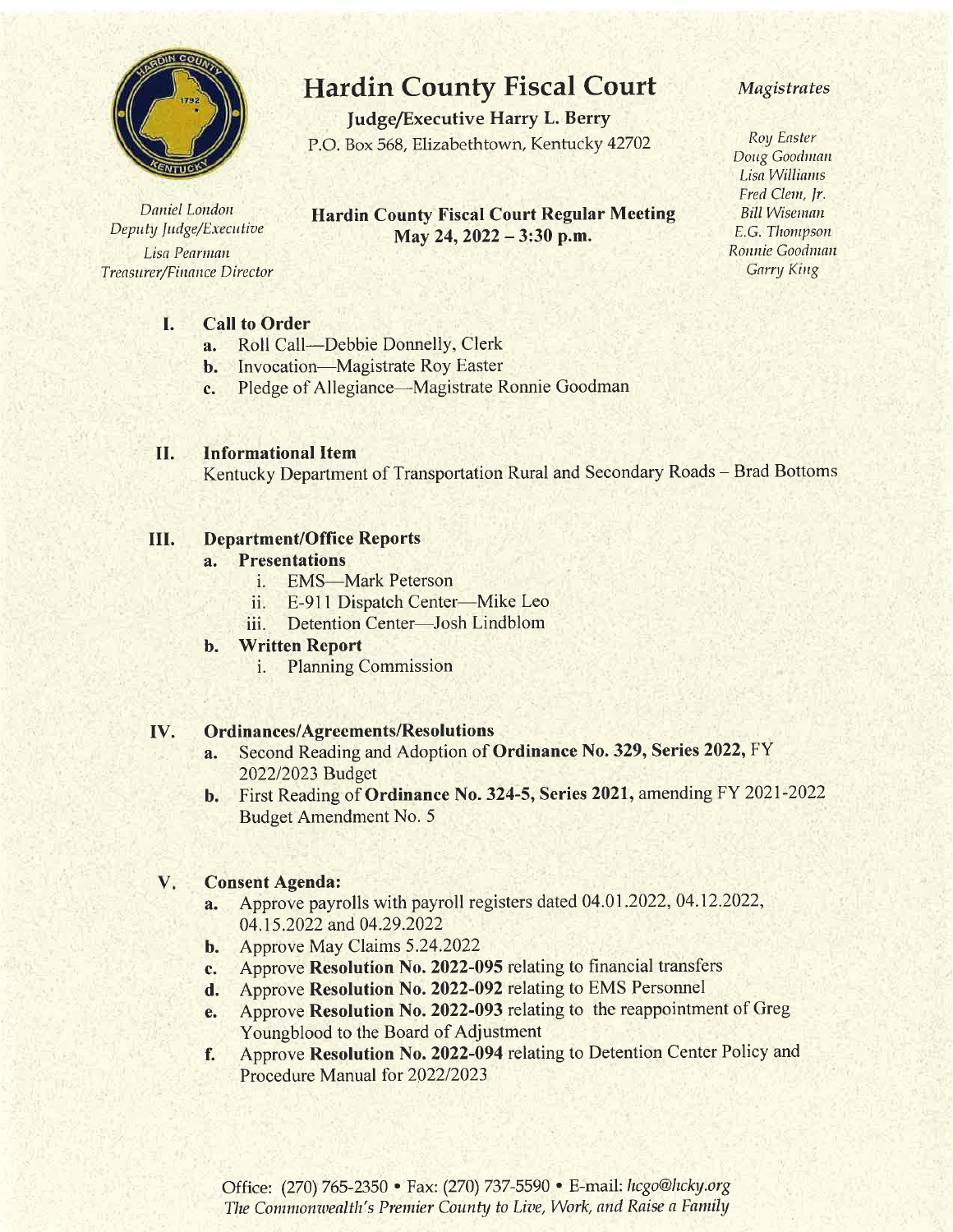- g. . Approve Resolution No. 2022-096 relating to bid for Hybrid-Unified Communication System
- h. Approve Resolution No. 2022-097 relating to FY22/23 KY Department of Agriculture Spay/Neuter Grant Application
- i. Approve Resolution No. 2022-098 relating to Service Agreement with Motorola Solutions per State Contract 758-1800000262
- j. Approve Resolution No. 2022-099 relating to 2022 Kentucky Waste Tire Collection grant funding
- k. Approve Treasurer's April 2022 report
- l. Approve Detention Center's April2022 report
- m. Approve Solid Waste Committee 5.16.2022 minutes
- n. Approve Resources and Community Support 5.17.2022 minutes
- o. Approve Emergency Services Committee 5.19.2022 minutes
- p. Approve Fiscal Court 5.10.2022 minutes

#### VI. Magistrates' Comments

- a. Magistrate Fred Clem, Jr.
- b. Magistrate Lisa Williams
- c. Magistrate Doug Goodman
- d. Magistrate Roy Easter
- e. Magistrate Garry King
- f. Magistrate Ronnie Goodman
- g. Magistrate E.G. Thompson
- h. Magistrate Bill Wiseman
- VIL Adjourn

Approved by:

Harry L. Berry Hardin County Judge/Executive